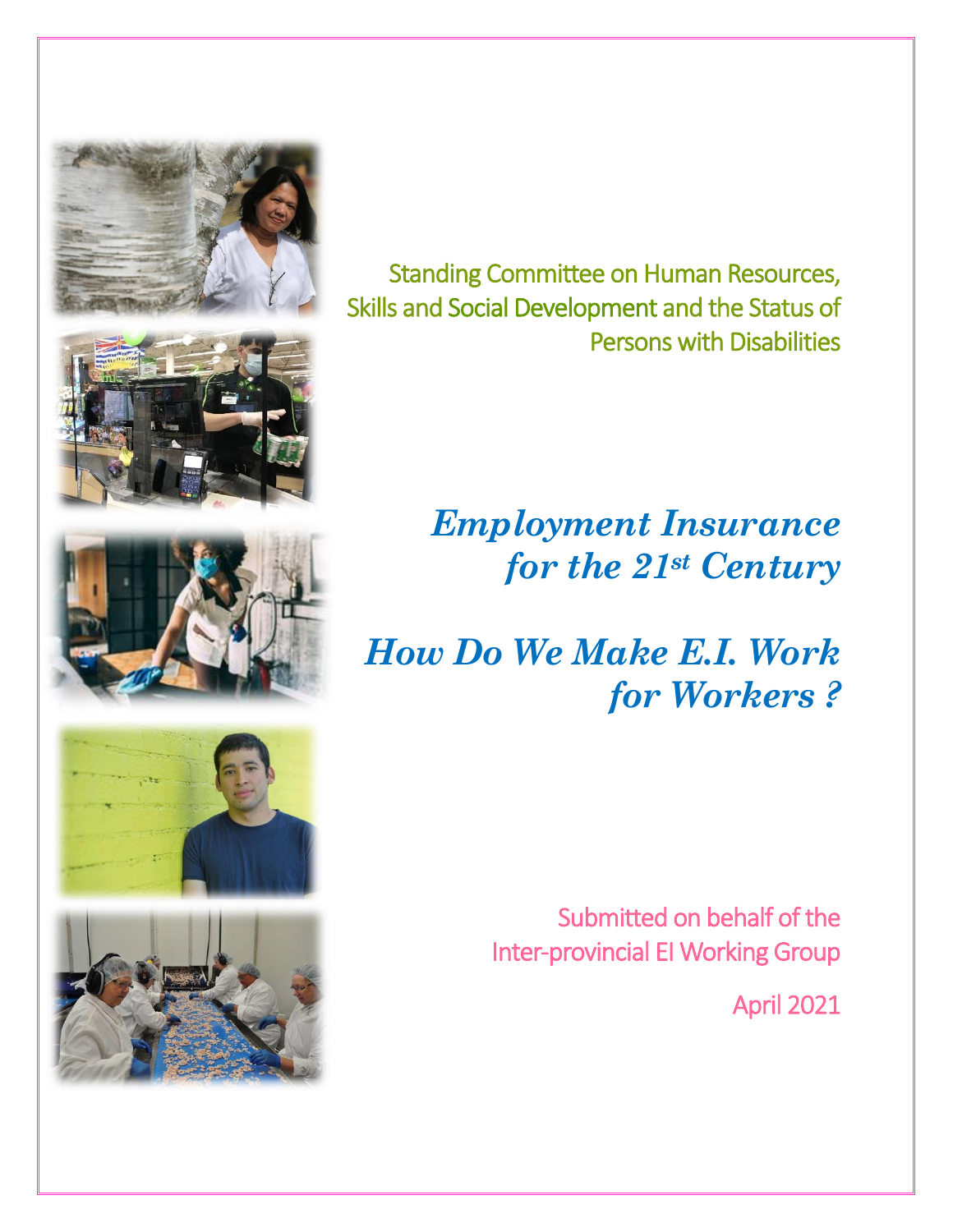#### Employment Insurance for the 21st Century

### *How Do We Make E.I. Work for Workers?*

We want to thank the HUMA Committee for the opportunity to present the views of the **Inter-Provincial EI Working Group.** We speak on EI and related matters for a number of community and labour organizations across Canada.

We also want to express appreciation for Parliament's recent passage of Bill C-24. It ensures that working people have access to EI enhancements and Recovery Benefits for an extended period during the pandemic. These extensions are essential to weathering the COVID storm. People need the money, and the economy needs them spending that money.

But everything is not all well in hand. The temporary measures will not be enough. We need permanent improvements. And we need to finish the job of reform.

2020 marked the 80<sup>th</sup> Anniversary of Canada's 1940 Unemployment Insurance Act. Originally introduced as the Employment and Social Insurance Act in 1935, the UI Act came on the heels of a Great Depression when more than 30% of the labour force was out of work and one in five were dependent on woefully inadequate government relief.

2020 also marked the first year of a global pandemic. Suddenly we too confronted widespread unemployment, layoffs, and reduced schedules. By April 2020, fully 36.7.% of workers in Canada were unemployed, working less than 50% of their usual hours or wanting a job but discouraged from seeking one and therefore not counted in the labour force. In comparison, the February rate, before COVID, had been only 11.3%<sup>1</sup>.

EI should have been there for these workers. Just as it should be there in better times whenever individuals face a separation from work. But the EI program has been allowed to deteriorate to the point where only 40% of the unemployed have been receiving benefits in any given month. Increasingly restricted in its reach, it could not deliver on its historic role as our "single most powerful automatic stabilizer" to reduce both GDP and job losses at times of economic crisis<sup>2</sup>. This gave rise to CERB, a temporary program to deal with the 2020 labour market wreckage. We had to make do with duct tape.

**It did not have to be that way.** Until the 1990s over 70% of the unemployed received UI. And now, with the temporary EI enhancements greatly expanding EI access, it's clear that it is possible to move in the right direction again.

**Attention must be paid.** Parliament must find the political will to do the job that others have left undone. EI became a frayed safety net because EI Act reforms were neglected.

<sup>1</sup> StatsCanada: Labour Underutilization Rate [https://www150.statcan.gc.ca/n1/daily](https://www150.statcan.gc.ca/n1/daily-quotidien/200508/dq200508a-eng.htm)[quotidien/200508/dq200508a-eng.htm](https://www150.statcan.gc.ca/n1/daily-quotidien/200508/dq200508a-eng.htm)

<sup>2</sup> *The UI System as an Automatic Stabilizer in Canada, Peter Dungan and Steve Murphy, May 1995, Human Resources Development Canada*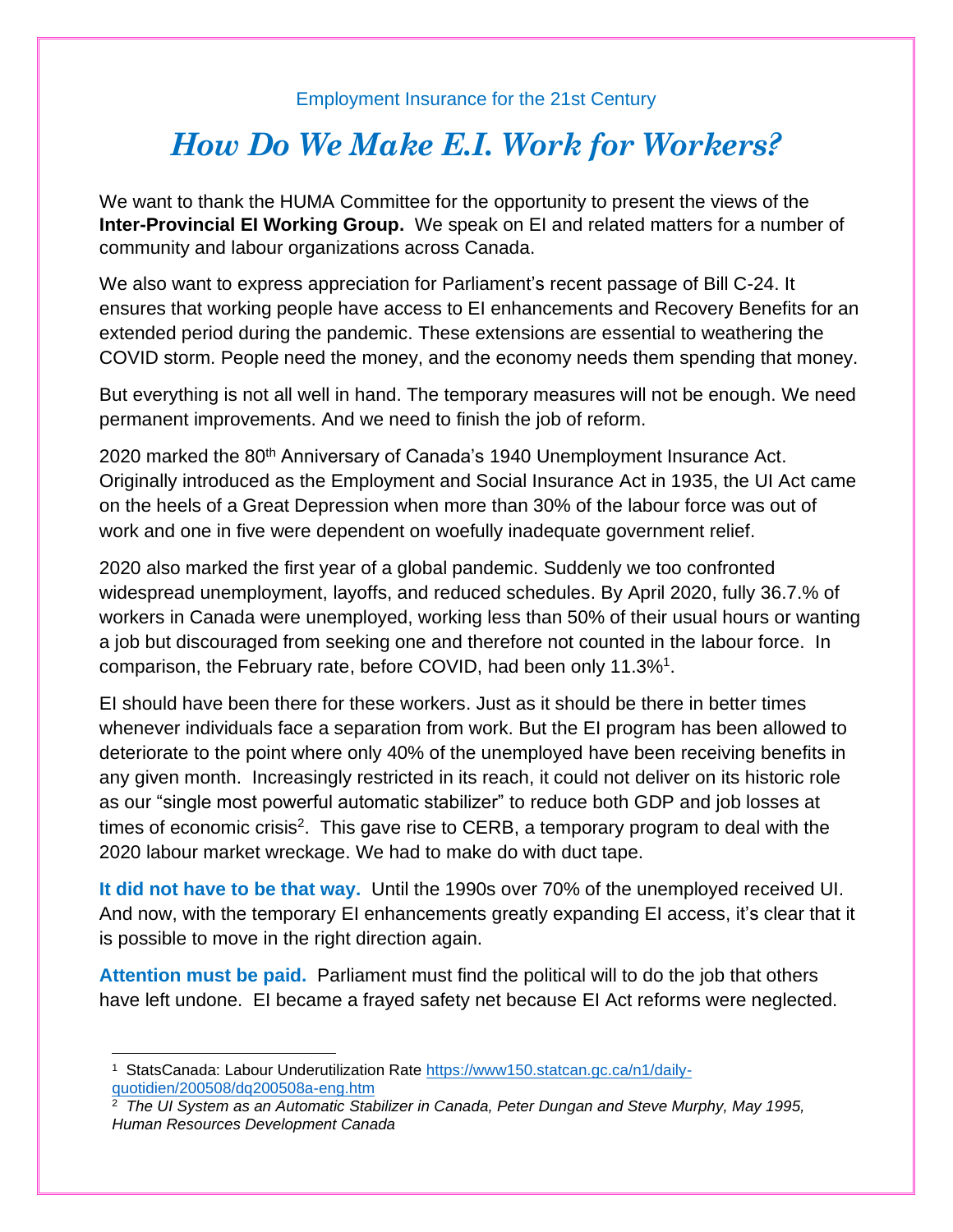Low wage workers in precarious employment have been carrying the heaviest burden of inadequate EI access for more than two decades. And now with COVID-19, the highest rates of unemployment and underemployment are felt by these same workers who are disproportionately women, racialized workers, Indigenous workers, migrants, and those with disabilities. Part of the job of rebuilding EI is to ensure that this discrimination in access comes to an end.

Here are two other labour market realities critical to comprehensive EI reforms:

- **EI access is an urban issue**. The EI "Black Hole" is a too-familiar problem for those in regions identified with seasonal work. But every major city in this country also contends with non-full year work, some because of the escalation in short term contracts and temp agency employment. But also, because hotels, restaurants, stores, private services, utilities, tech firms and manufacturers lay off during slow and shoulder seasons. Urban EI beneficiary rates have been at critically low levels, a problem predating COVID. In February 2020, EI Regular benefits were going to less than 30% of the unemployed in our 3 largest labour markets: Toronto (22%), Montreal (27.9%) and Vancouver (21.5%)<sup>3</sup>.
- **EI access is a service sector issue**. Public and private services now account for 80% of all jobs in Canada, many with erratic, part-time or temporary schedules. StatsCan payroll data shows hourly paid workers in the service sector averaged 28.3 hours weekly (including overtime) March 2019 to February 2020, the 12 months prior to COVID<sup>4</sup> . Yet the EI Hours System which dictates qualifying hours and the duration of benefits is based on a 35-hour week with entitlement increments in 35-hour blocks. The EI Hours System needs reform. This will especially benefit the women, racialized workers, new immigrants, young adults and working poor in the sector's more precarious jobs.

What follows is a summary of recommendations that represent a broad consensus, while recognizing that some organizations may propose variations on these themes. Some are long-standing recommendations, previously addressed by the Inter-provincial EI Working Group in its May 2016 brief to HUMA. COVID has brought additional concerns to the fore.

EI needs to be a reliable pillar of our social safety net. It will take comprehensive reforms.

On behalf of the Working Group and others endorsing this statement, we want to emphasize these 4 overarching recommendations:

- **1. Better EI Financing**
- **2. Better EI Access for More Workers**
- **3. Better EI Benefits**
- **4. Better Supports and Access to Justice for EI Claimants.**

<sup>3</sup> Calculated from StatsCan: LFS Table 14-10-0294-02 www150.statcan.gc.ca/n1/dailyquotidien/200306/t007a-eng.htm and EI Table 14-10-0322-01 www150.statcan.gc.ca/t1/tbl1/en/cv.action?pid=1410032201 <sup>4</sup> <https://www150.statcan.gc.ca/t1/tbl1/en/tv.action?pid=1410025501>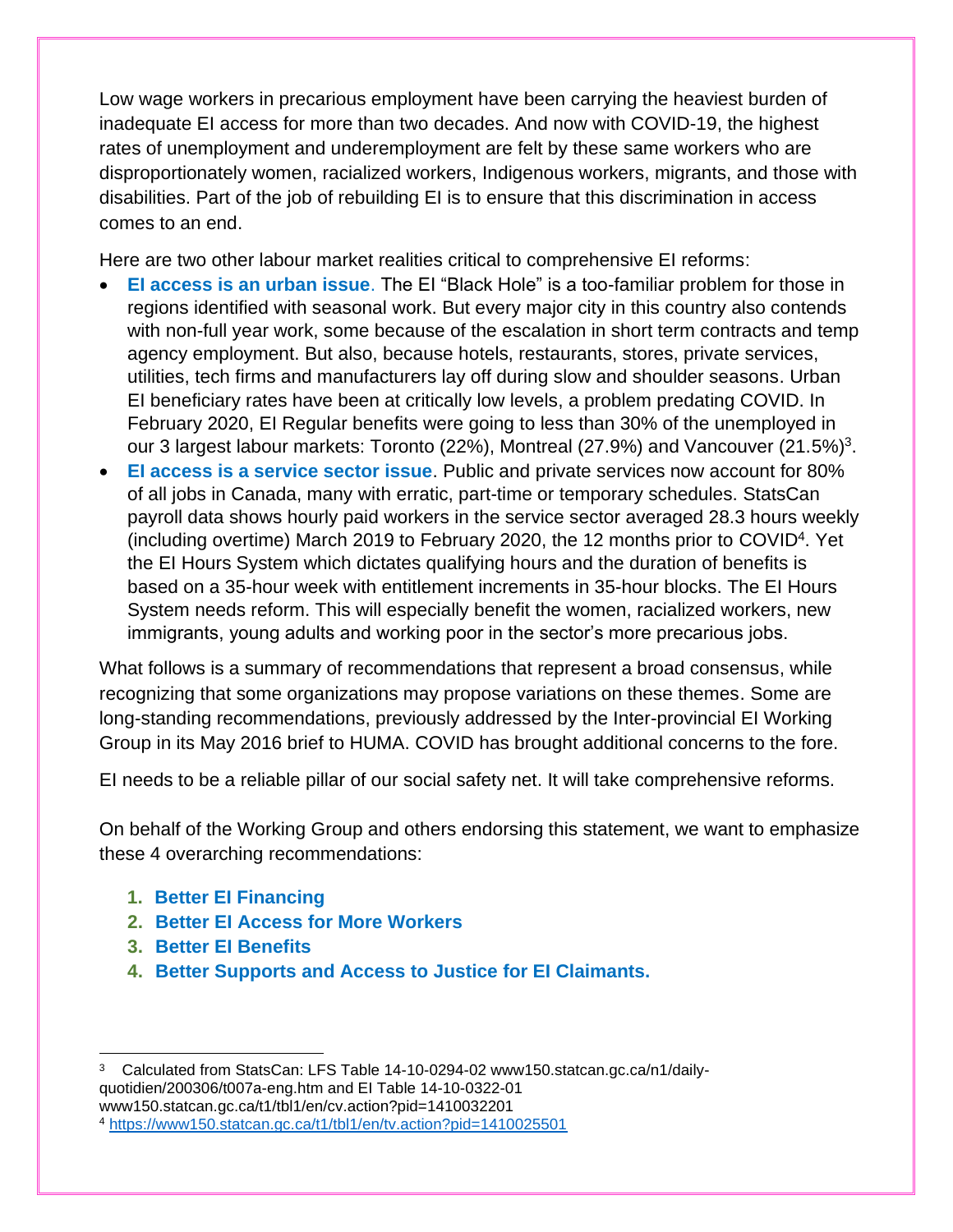#### **Better EI Financing**

- **1. Restore Federal Government contributions to the EI Account** to support a combination of enhancements that permanently expand access and improve benefits. These costs should not be borne by workers and employers alone. Social insurance historically presumed tripartite funding.
- **2. Amend the perverse financing formula** introduced a few years ago. It leads to worker and employer premium increases at the worst possible time when the economy is struggling to recover. The IMF has also encouraged Canada to consider a different approach to restore EI's automatic stabilizer role.<sup>5</sup>

#### **Better EI Access for More Workers**

- **3. A universal EI qualifying rule for all regions.** There is no good reason to use regional unemployment rates to set 62 different qualifying rules across Canada. If you're laid off in Saskatoon or Laval or Charlottetown, it makes no difference. You've paid EI premiums, and you now need EI benefits. End of story.
- **4. A lower qualifying rule of 360 hours or 12 weeks, whichever is to the worker's benefit.** The 12-week alternative calculation is important for those employed in seasonal industries. The 360 rule would apply to regular and special EI benefits.

This long-standing position of community and labour organizations is based on StatsCan data for payroll employees averaging 30 hours weekly (less in the service sector) $6 \times$  $12$  weeks = 360 hours.

During COVID workers need only 120 hours. **This has opened up access to a huge number of workers** <sup>7</sup> who would not otherwise qualify with the current requirement of 420 to 700 hours for regular EI and 600 hours for special EI benefits.

- **5. Extend EI Duration to 50 weeks in all regions.** This is one of the temporary EI measures that makes enormous sense to make a permanent feature of the program.
- **6. Eliminate or significantly reduce punitive disqualification rules.** If you need to go to school or your employer claims you lost your job because you were fired or quit, you won't get one dollar of EI. And it's not easy to appeal if your employer is being unfair. EI wasn't always so harsh with these disqualifications.
- **7. Open up EI access to all migrants**. Until 2013 they had access to special benefits but even that was taken away. Migration and precarious immigration status are a fact of life for many people, in factories, farms, hotels and offices.
- **8. An EI blitz on the misclassification of workers** deemed "independent" self-employed contractors by an

<sup>5</sup>[www.imf.org/en/Publications/CR/Issues/2021/0](http://www.imf.org/en/Publications/CR/Issues/2021/03/17/Canada-2021-Article-IV-Consultation-Press-Release-and-Staff-Report-50273) [3/17/Canada-2021-Article-IV-Consultation-](http://www.imf.org/en/Publications/CR/Issues/2021/03/17/Canada-2021-Article-IV-Consultation-Press-Release-and-Staff-Report-50273)[Press-Release-and-Staff-Report-50273](http://www.imf.org/en/Publications/CR/Issues/2021/03/17/Canada-2021-Article-IV-Consultation-Press-Release-and-Staff-Report-50273) <sup>6</sup>[https://www150.statcan.gc.ca/t1/tbl1/en/tv.actio](https://www150.statcan.gc.ca/t1/tbl1/en/tv.action?pid=1410025501) [n?pid=1410025501](https://www150.statcan.gc.ca/t1/tbl1/en/tv.action?pid=1410025501)

<sup>7</sup> StatsCan EI Regular Beneficiaries [https://www150.statcan.gc.ca/n1/daily](https://www150.statcan.gc.ca/n1/daily-quotidien/210325/g-a001-eng.htm)[quotidien/210325/g-a001-eng.htm](https://www150.statcan.gc.ca/n1/daily-quotidien/210325/g-a001-eng.htm)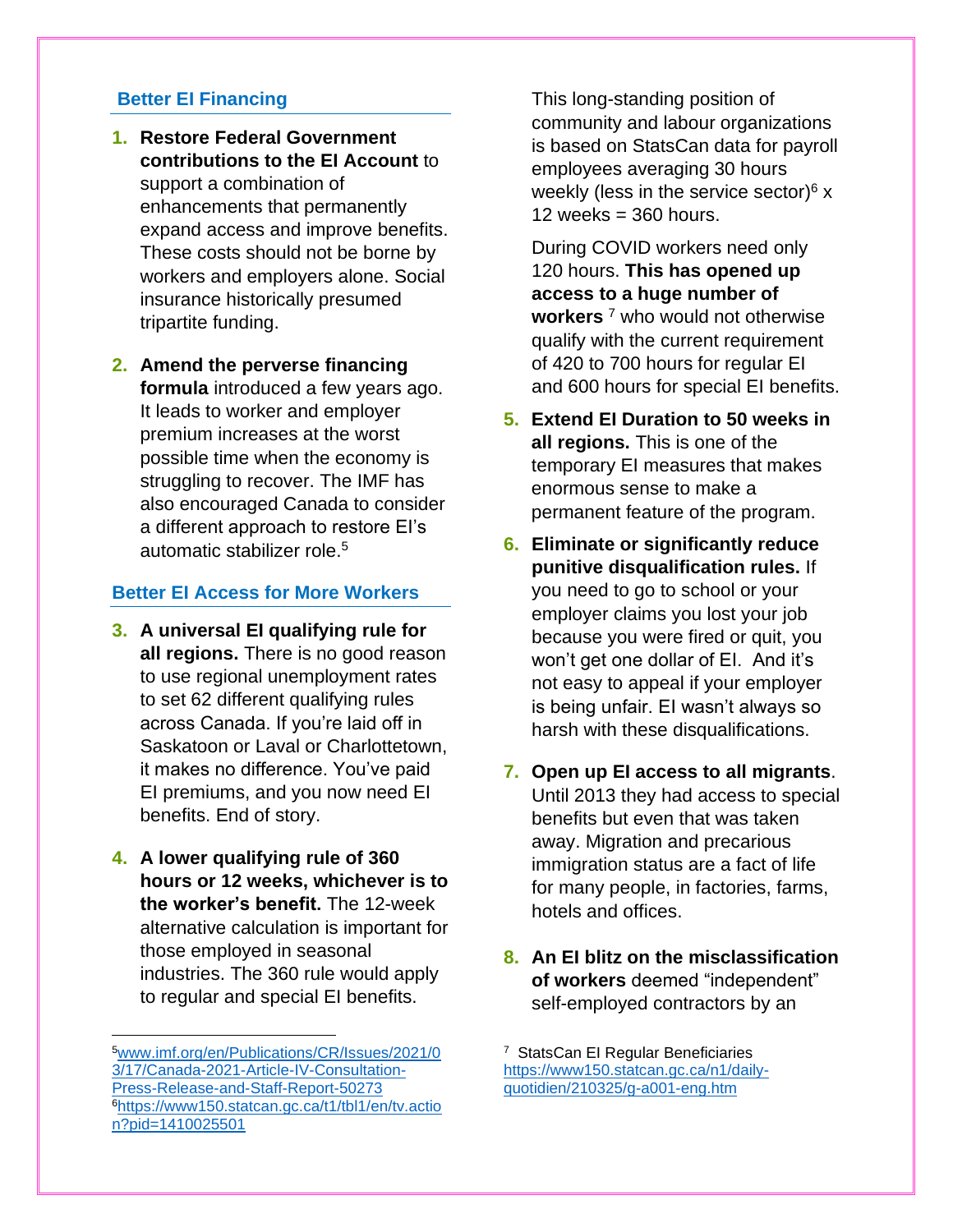employer or temp help agency and ineligible for EI. Many are actually employees and should be covered.

**9. More access to EI for the truly self-employed**. EI needs to bring the self-employed into the fold, as with CERB and Recovery Benefits. The Quebec Parental Benefit Program is one model with automatic registration for self-employed who pay a special premium but not the employer share. At minimum, this should apply to all Special Benefits and new Training Benefits.

#### **Better EI Benefits**

- **10. Improved EI Benefit Rates of at least 60% of earnings, preferably 70%.** Use workers' 12 best weeks. And raise the ceiling on insurable earnings. The current 55% rate means workers eke out a living on barely half of their previous earnings. It is also the lowest rate ever paid in the 80-year history of UI/EI.
- **11. An EI benefit floor is needed**. During COVID, EI claimants are guaranteed \$500 weekly (taxable). It has made a huge difference to low paid workers. Without a floor, EI becomes "unaffordable" and by default, inaccessible. Workers end up in one survival job after another, with never an opportunity to look for something that's a better match.
- **12. Extend EI Sick Benefits, as promised, to at least 35 weeks,** like EI Parental Benefits. Adequate paid sick leave is essential to the health of individuals, co-workers, and the community at large, whether due to cancer or COVID.
- **13. Eliminate the allocation of separation payments.** During COVID these payments are not allocated against EI benefits. This results in faster processing by Service Canada and more money in workers pockets. It should be a permanent feature of the EI Act.
- **14. A fairer EI clawback** for those Working While on Claim or with Allowable Earnings.

#### **Better Supports and Access to Justice for EI Claimants**

- **15. Several initiatives would make EI more claimant-friendly:**
- Restore a Tripartite Appeal Process at step 1, as recommended by the review process
- Enhance the Commission's (CEIC) oversight of the new first-level appeals mechanism
- Restore local EI Public Liaison Officers; their support is invaluable
- More funding for organizations providing front line worker advocacy
- Special help desks for those with part-time or multiple jobs; it gets complicated for them
- New in-person and on-line supports for workers who are Second Language speakers or who lack Internet skills or access, or cope with other challenges.

Comprehensive reforms are needed to give us a stronger, fairer EI system that can act as an automatic stabilizer during economic downturns – and cover more workers and provide better benefits.

#### **We must rebuild our EI system. Now. Workers deserve no less.**